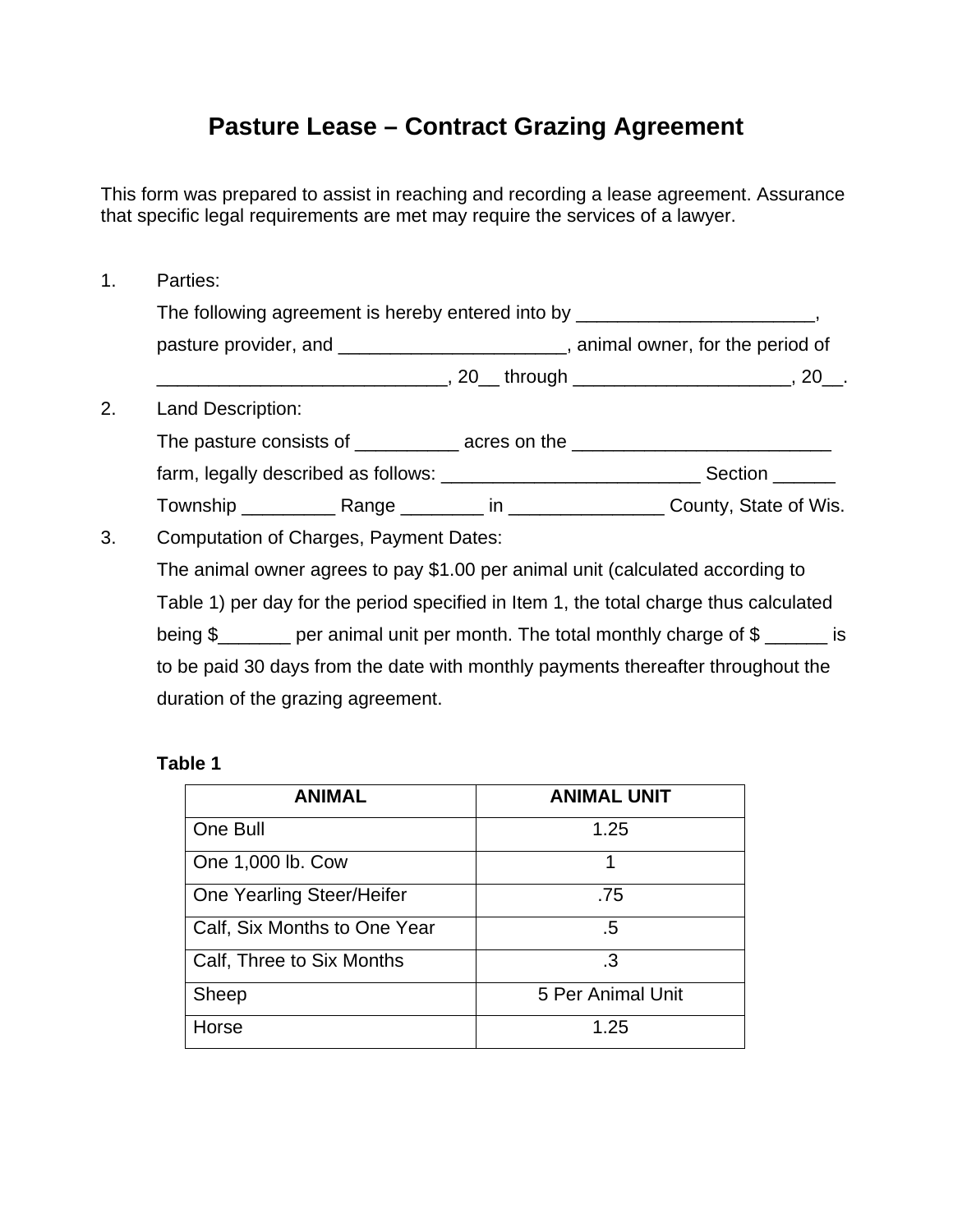- 4. Duties of the Animal Owner:
	- a. To deliver animals on agreed upon date and to remove animals, pay trucking fees.
	- b. To pay all trucking fees associated with this pasture agreement.
	- c. Not to contract pasture livestock known to be unhealthy. Any animal appearing to be diseased or in an unhealthy condition may be refused by the pasture provider.
	- d. Ensure positive means of animal identification either by double tagging or by some means of permanent identification.
	- e. Necessary veterinary costs will be paid by the animal owner.
	- f. Assist with loading and unloading of cattle.
- 5. Duties of the Pasture Provider
	- a. To place the perimeter fences and necessary cross fences in serviceable condition prior to the date livestock are brought to pasture.
	- b. To inspect and maintain all fences.
	- c. To provide a continuous supply of quality forage.
	- d. To provide an adequate source of water throughout the grazing season.
	- e. A conscientious effort will be made to pasture healthy livestock on pastures located in the Section 2 description in this agreement.
	- f. To provide free-choice salt and mineral at all times without extra charge or reimbursement.
	- g. To notify the owner of any unhealthy or injured animals. A joint decision will be subsequently made to contact a veterinarian when necessary.
	- h. Provide labor for repair of fences.
	- i. Routinely deworm cattle with reimbursement.
	- j. Return stray animals to pasture.
	- k. Assist animal owner with unloading and loading of cattle.